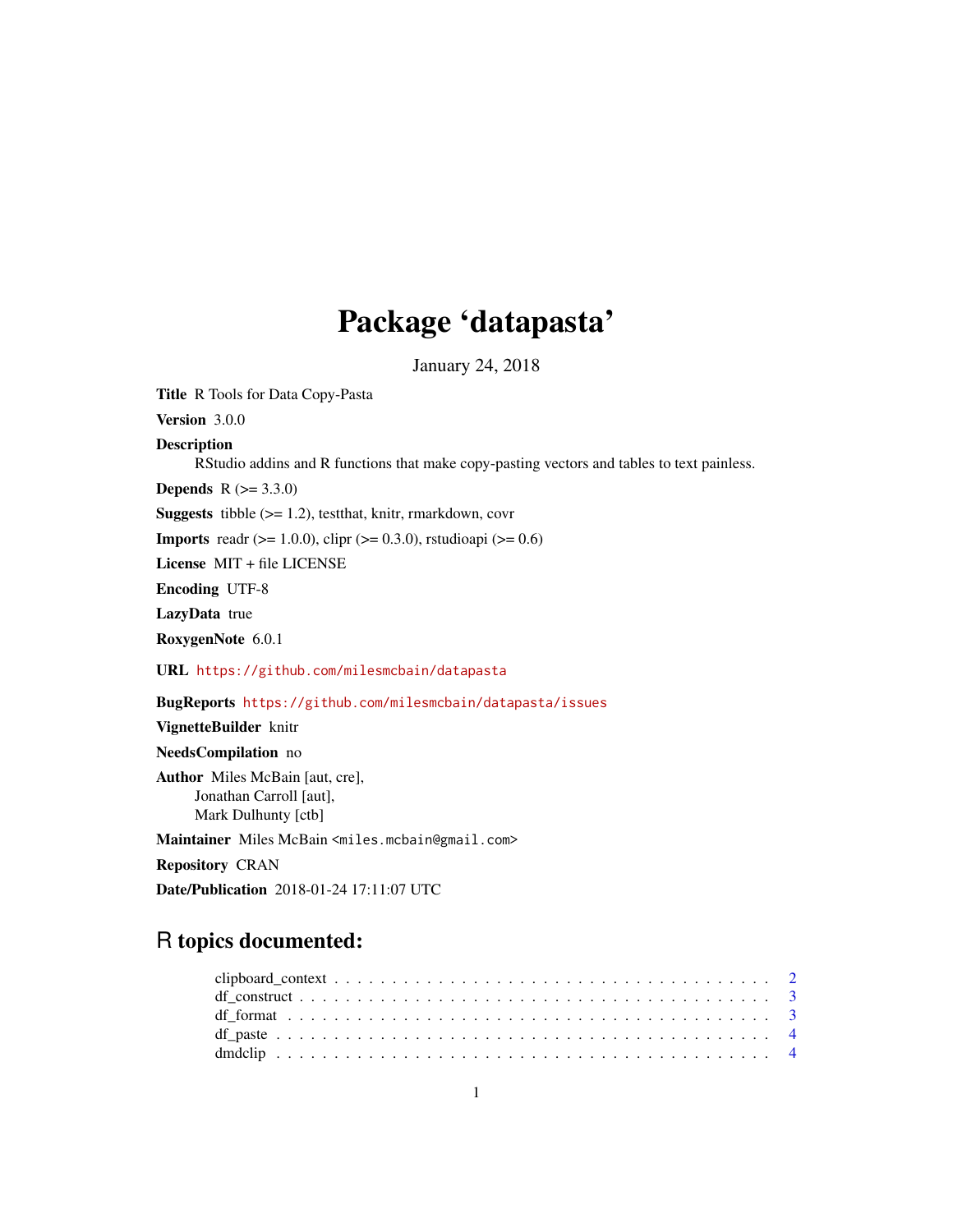<span id="page-1-0"></span>

|       | -5             |
|-------|----------------|
|       | 6              |
|       | 6              |
|       | -6             |
|       | $\overline{7}$ |
|       | $\overline{7}$ |
|       | $-8$           |
|       | 8              |
|       | 9              |
|       | 9              |
|       |                |
|       |                |
|       |                |
|       |                |
|       |                |
|       |                |
|       |                |
|       |                |
|       |                |
|       |                |
|       |                |
|       |                |
|       |                |
| Index | 17             |

clipboard\_context *custom\_context*

#### Description

the \_context functions define lists of parameters for text formatting. The specific contexts return hard-coded values appropriate to the context they describe, while custom\_context allows definition of new contexts for custom formatting.

#### Usage

```
clipboard_context()
rstudio_context()
console_context()
markdown_context()
custom_context(output_mode = "console", nspc = 2, indent_context = 0,
  indent_head = TRUE)
```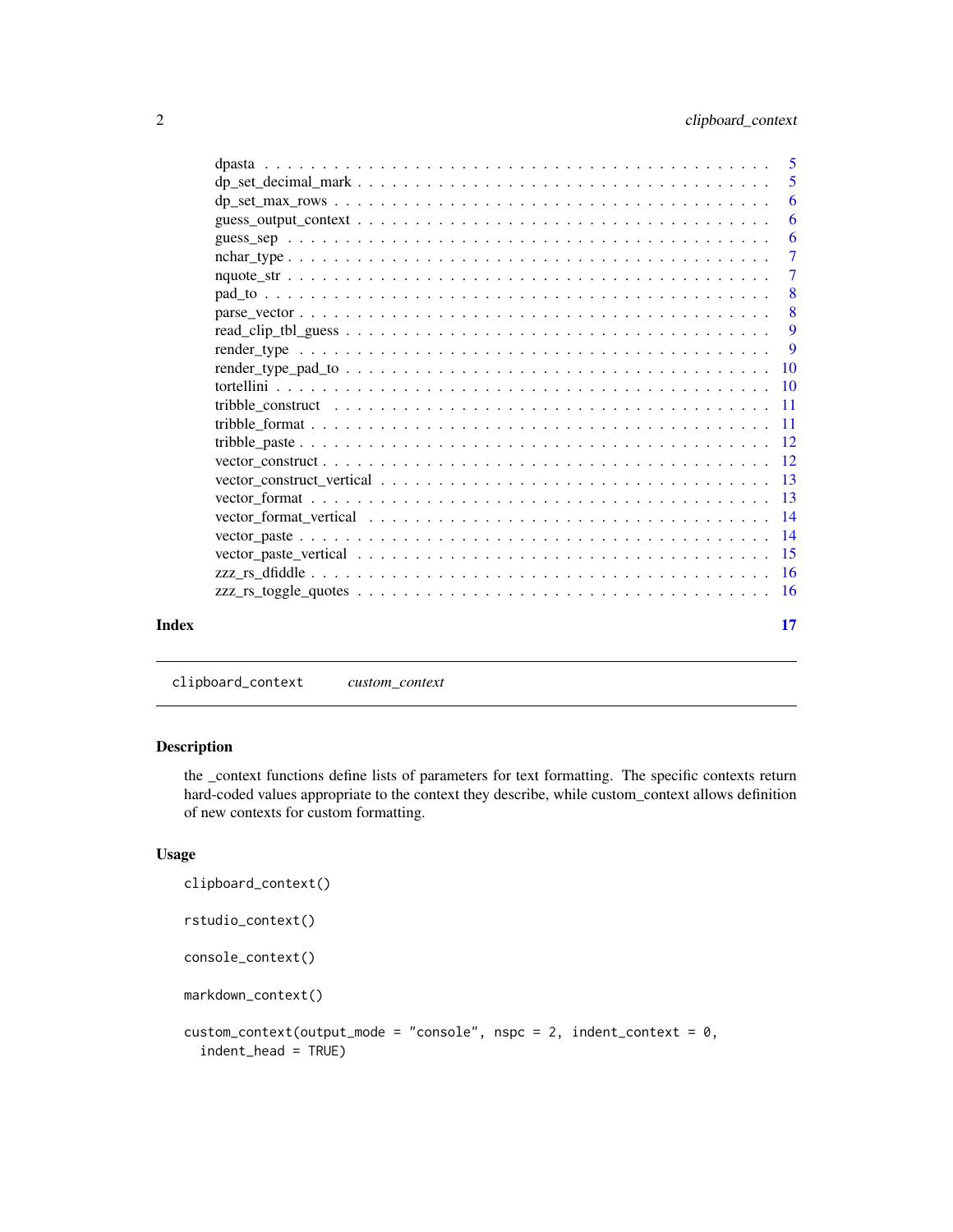## <span id="page-2-0"></span>df\_construct 3

#### Arguments

| output_mode | A named output mode, controls the target of the <u>paste</u> functions options are<br>"rstudioapi" or "console" |
|-------------|-----------------------------------------------------------------------------------------------------------------|
| nspc        | The number of spaces for each indent level in the output context                                                |
|             | indent_context The number of spaces applied initially to all lines in the output context                        |
| indent_head | Logical. Apply the indent_context to the to the header row? Use FALSE if<br>targeting cursor location.          |

#### Value

an output context. An input to \_paste, \_format, \_construct functions used to format whitespace.

df\_construct *df\_construct*

## Description

Parse the current clipboard as a table and return in data.frame format.

## Usage

```
df_construct(input_table, oc = console_context())
```
### Arguments

| input_table | an optional R object to parse instead of the clipboard.             |
|-------------|---------------------------------------------------------------------|
| ос          | an optional output context that defines the target and indentation. |

## Value

a character string containing the input formatted as a data.frame definition.

df\_format *df\_format*

## Description

Parse the current clipboard as a table and paste to the clipboard in data.frame format.

### Usage

```
df_format(input_table, output_context = clipboard_context())
```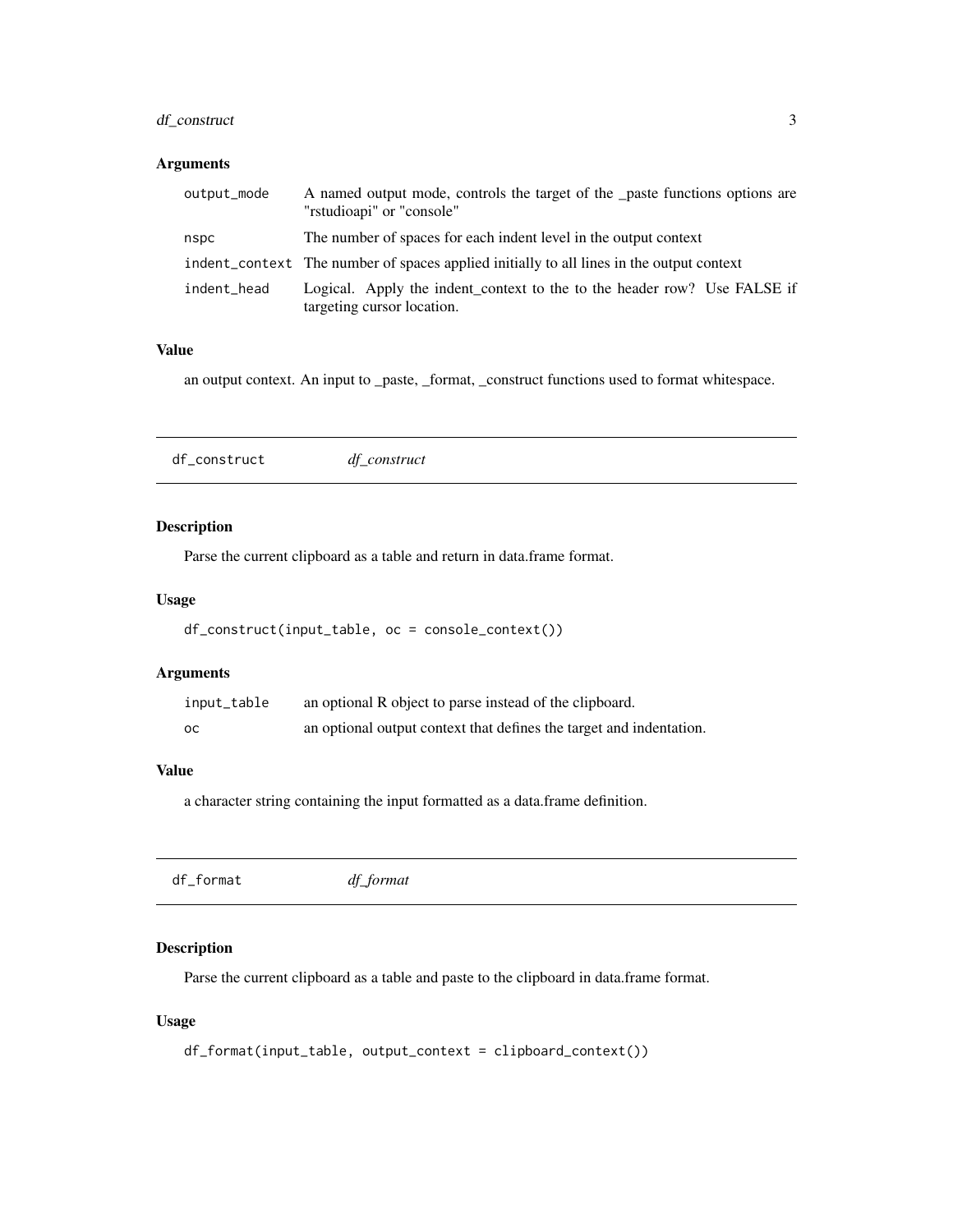#### Arguments

```
input_table an optional input tibble or data.frame to format.
output_context an optional output context that defines the target and indentation.
```
#### Value

nothing.

df\_paste *df\_paste*

# Description

Parse either: the current clipboard, or a supplied argument, as a table and paste in at the cursor location in data.frame format.

## Usage

```
df_paste(input_table, output_context = guess_output_context())
```
# Arguments

| input_table | an optional input tibble or data frame to format.                                              |
|-------------|------------------------------------------------------------------------------------------------|
|             | output_context an optional output context that defines the target and indentation. The default |
|             | behaviour is target the rstudioapi and fall back to console if it is not available.            |

#### Value

nothing.

dmdclip *dmdclip*

## Description

Formats input for presentation in markdown as a preformatted chunk and inserts it onto the clipboard. Ready for pasting to Stack Overflow or Github.

#### Usage

dmdclip(input)

#### Arguments

input a vector, data.frame, or tibble

<span id="page-3-0"></span>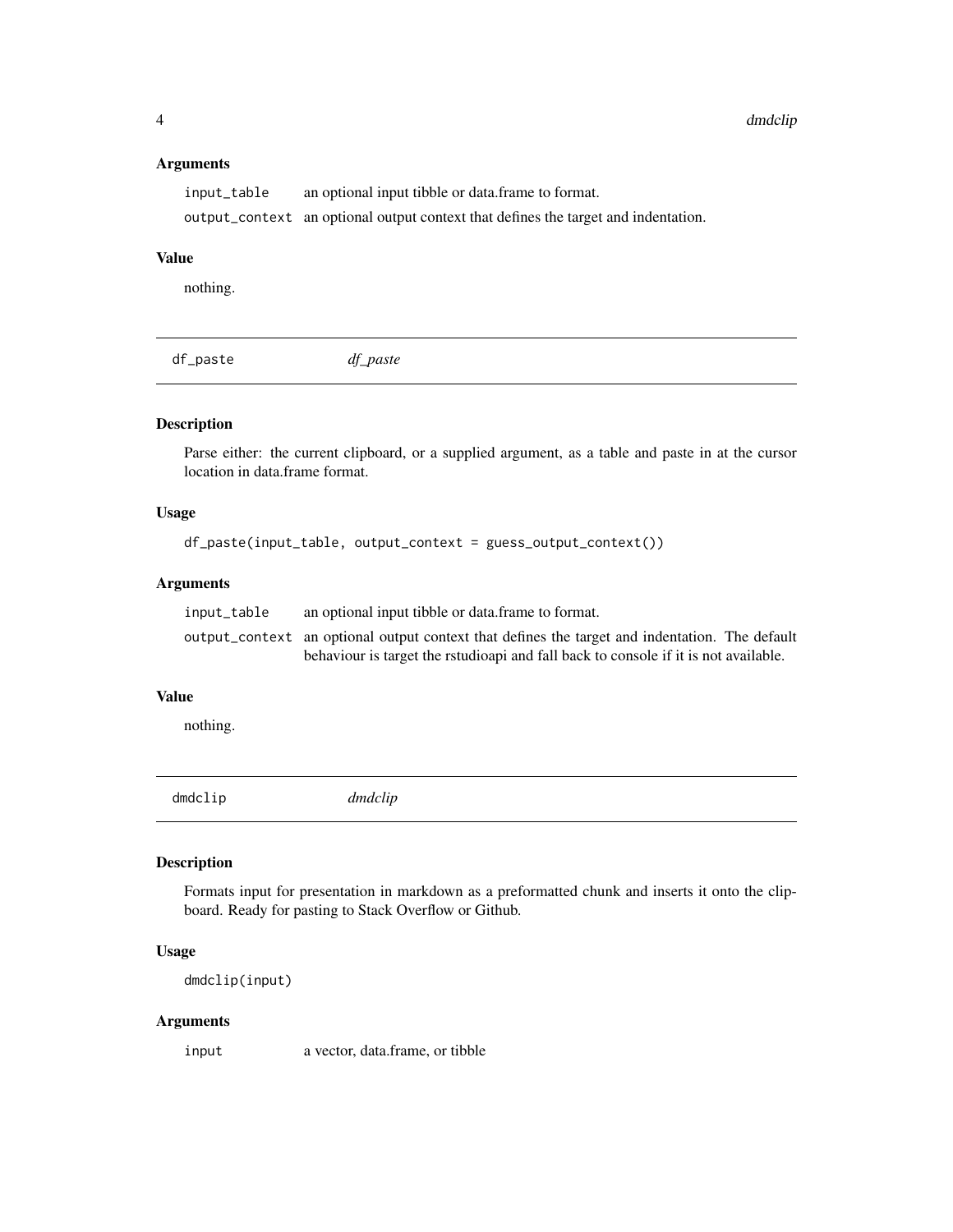#### <span id="page-4-0"></span>dpasta 5 and 5 and 5 and 5 and 5 and 5 and 5 and 5 and 5 and 5 and 5 and 5 and 5 and 5 and 5 and 5 and 5 and 5

## Value

nothing

dpasta *dpasta*

## Description

Formats input and inserts at either the current cursor or the console.

#### Usage

dpasta(input)

## Arguments

input a vector, data.frame, or tibble

## Value

nothing

dp\_set\_decimal\_mark *dp\_set\_decimal\_mark*

## Description

A function to optionally set the decimal mark if in a locale where it is not '.'. Will allow "3,14" to be parsed as 3.14, normally would be parsed as 314. Will also handle spaces in numbers.

#### Usage

```
dp_set_decimal_mark(mark)
```
#### Arguments

mark The decimal mark to use when parsing "number" type data, as guessed by readr::guess\_parser.

## Value

NULL.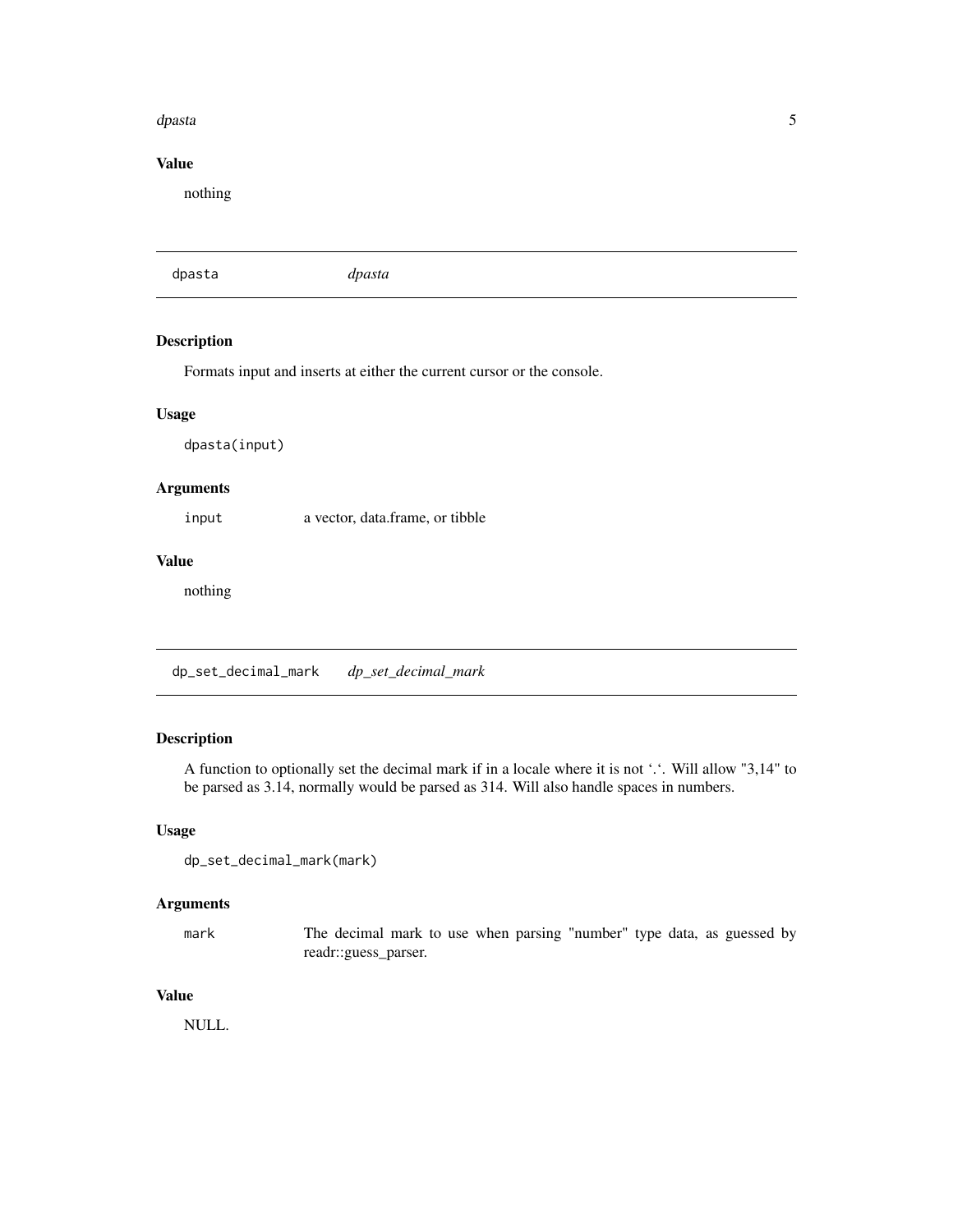<span id="page-5-0"></span>dp\_set\_max\_rows *dp\_set\_max\_rows*

#### Description

dp\_set\_max\_rows

#### Usage

dp\_set\_max\_rows(num\_rows)

#### Arguments

num\_rows The number of rows of an input at which any of tribble\_construct() or df\_construct() will abort parsing. Datapasta is untested on large tables. Use at own risk.

guess\_output\_context *guess\_output\_context*

#### Description

Return the a list containing the guessed output target context, either rstudio or the console.

#### Usage

```
guess_output_context()
```
#### Value

a list containing the output target, space size of indent, and number of indents at context.

guess\_sep *guess\_sep*

#### Description

Guesses the separator based on a simple heuristic over the first 10 or less rows: The separator chosen is the one that leads to the most columns, whilst parsing the same number of columns for each line (var=0). The guessing algorithm ignores blank lines - which are lines that contain only the separator. Options are in 'c(",","\t","\|",";")'

#### Usage

guess\_sep(char\_vec)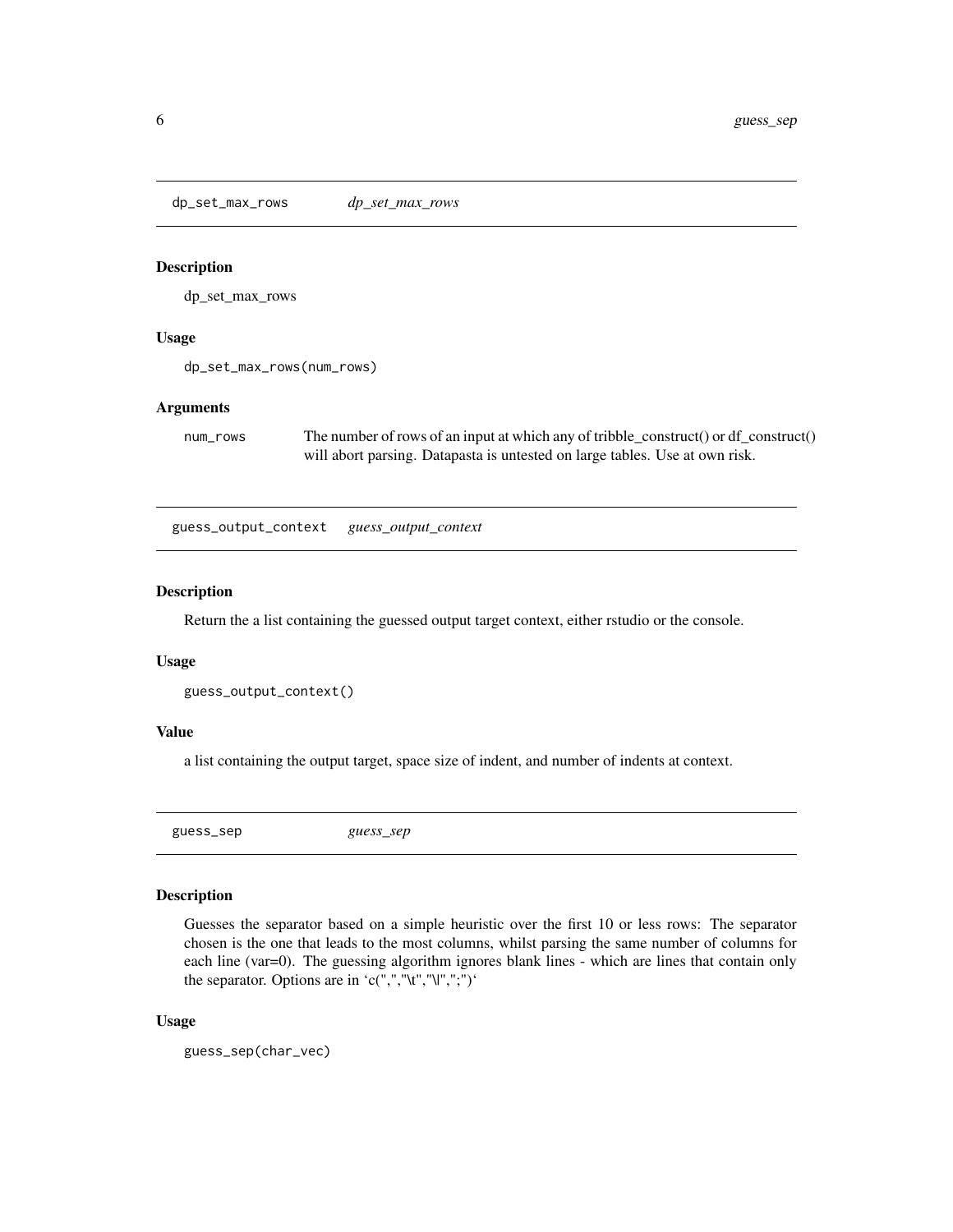# <span id="page-6-0"></span>nchar\_type 7

## Arguments

char\_vec a table from the clipboard in character vector form.

#### Value

the separator selected to parse char\_vec as a table

| nchar_type | nchar_type |  |  |
|------------|------------|--|--|
|------------|------------|--|--|

## Description

nchar\_type

#### Usage

nchar\_type(df\_col\_row, df\_col\_type)

## Arguments

| df_col_row  | a character string                        |
|-------------|-------------------------------------------|
| df_col_type | the type the string will be converted to. |

#### Value

The number of characters wide this data would be in when rendered in text

nquote\_str *Count the number of quotes in a string*

# Description

Count the number of quotes in a string

## Usage

```
nquote_str(char_vec)
```
## Arguments

char\_vec the string to count quotes in

#### Value

a number, possibly 0.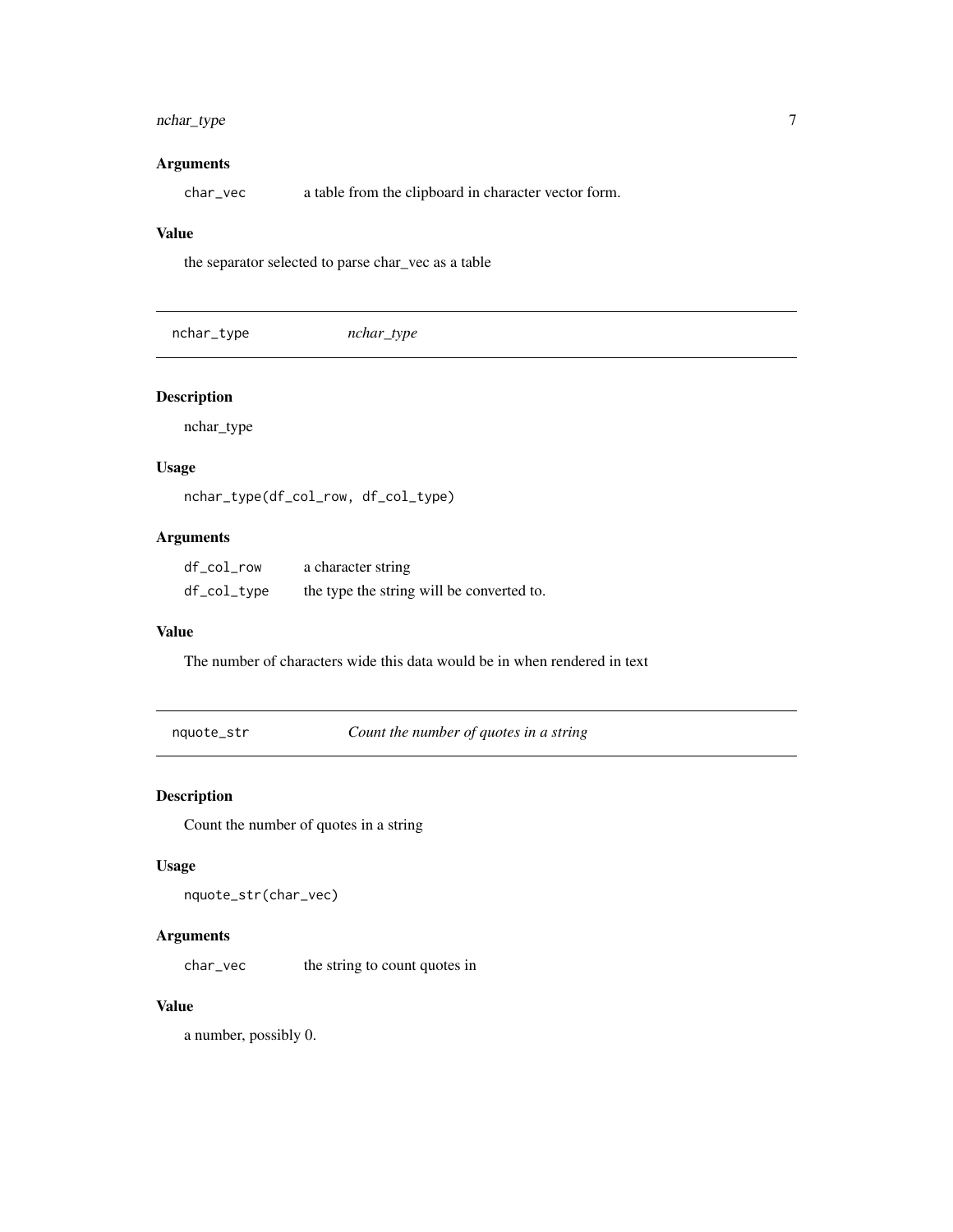<span id="page-7-0"></span>pad\_to *pad\_to*

#### Description

Left pad string to a certain size. A helper function for getting spacing in table correct.

#### Usage

```
pad_to(char_vec, char_length)
```
#### Arguments

char\_vec character vector. char\_length length to pad to.

# Value

char\_vec left-padded with spaces to char\_length.

parse\_vector *parse\_vector*

#### Description

Pastes data from clipboard as a vertically formatted character vector on multiple lines. One line is used per element. Considers ',', 'tab', 'newline' as delimiters.

#### Usage

```
parse_vector(input_vector)
```
#### Arguments

input\_vector an optional character vector to attempt to break up, and escape.

#### Value

A vector parsed from the clipboard as ether a character string or a character vector. The type attribute contains the type guessed by 'readr'.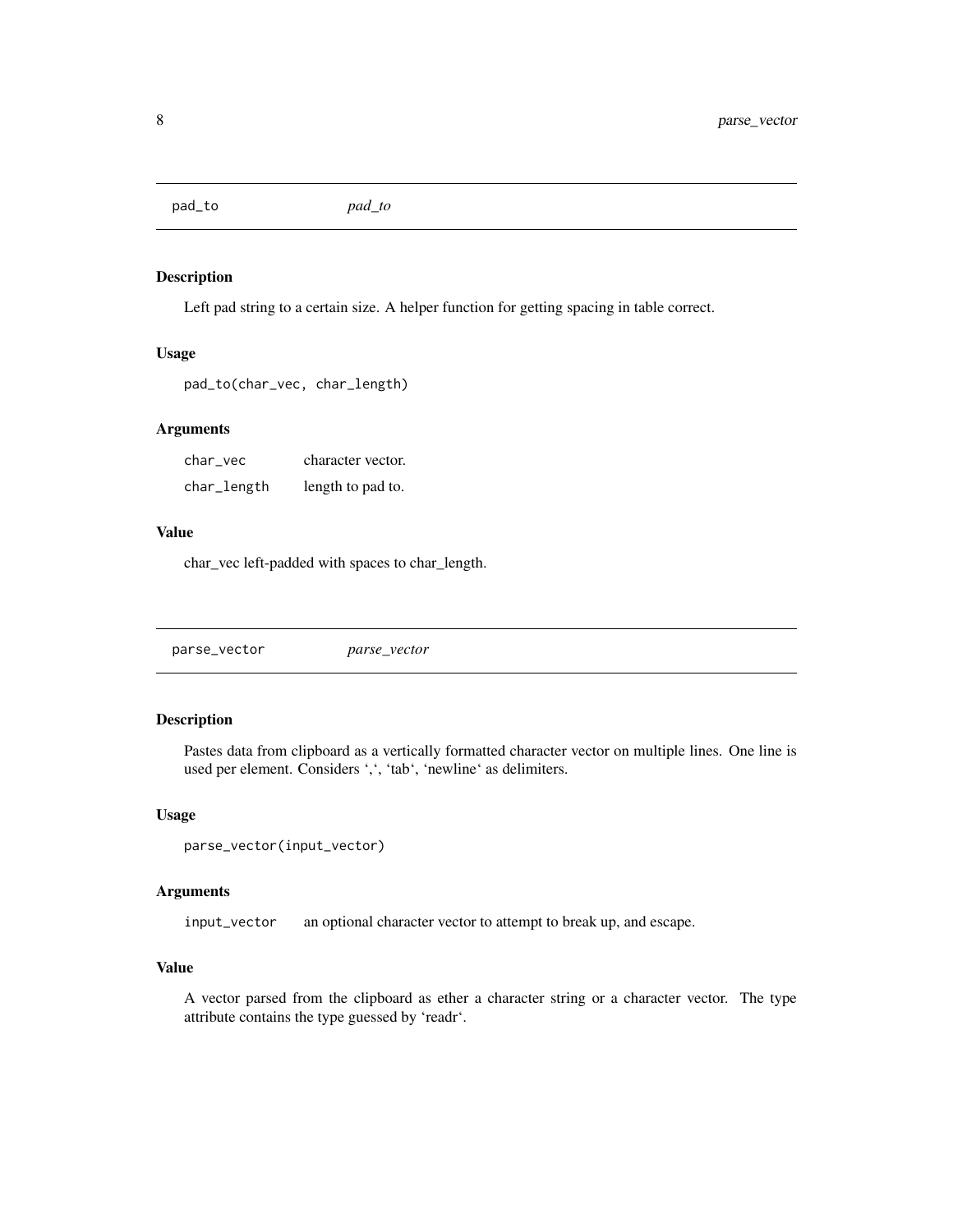#### <span id="page-8-0"></span>Description

Similar to read\_clip\_tbl from clipr, however it will error if there are less than 2 rows and it tries to guess the separator.

#### Usage

```
read\_clip\_tbl\_guess(x = clipr::read\_clip(), ...)
```
## Arguments

| x       | contents of the clipboard      |
|---------|--------------------------------|
| $\cdot$ | arguments passed to read.table |

#### Value

a parsed table from the clipboard. Separator is guessed.

render\_type *render\_type*

## Description

Renders a character vector as R types for pasting into Rstudio. Strings are quoted. Numbers, NA, logicals etc are not.

#### Usage

```
render_type(char_vec, char_type)
```
#### Arguments

| char vec  | a character vector containing text to be rendered as the type indicated by type_str |
|-----------|-------------------------------------------------------------------------------------|
| char_type | a string describing the type of char vec                                            |

## Value

A vector parsed from the clipboard as ether a character string or a character vector. The type attribute contains the type guessed by 'readr'.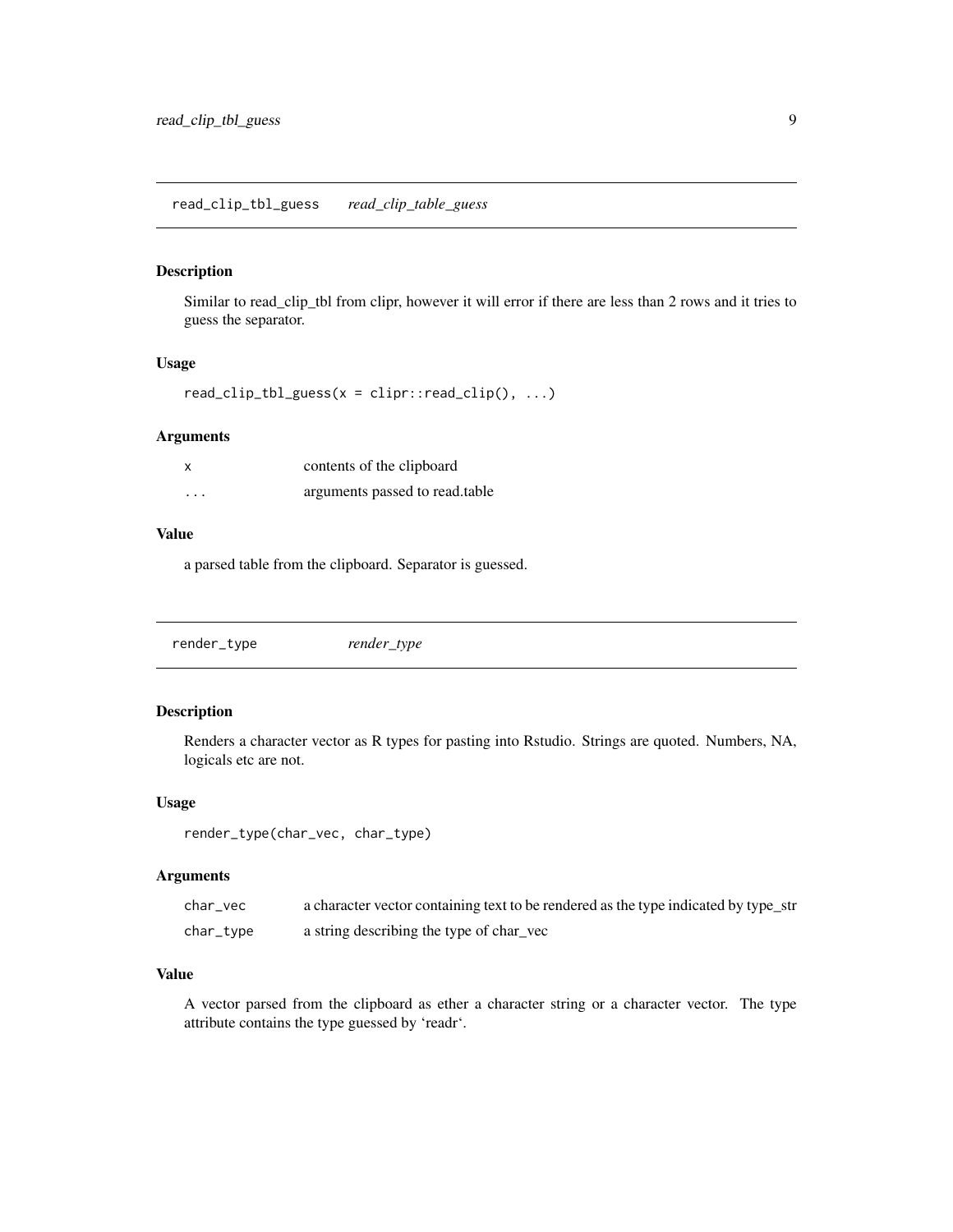<span id="page-9-0"></span>render\_type\_pad\_to *render\_type\_pad\_to*

#### Description

Based on a type and length, render a character string as the type in text. Pad to the desired length.

### Usage

render\_type\_pad\_to(char\_vec, char\_type, char\_length)

### Arguments

| char vec    | a character vector                     |
|-------------|----------------------------------------|
| char_type   | a string type from readr: guess parser |
| char_length | a string length to pad to.             |

# Value

a string containing the representation of char\_vec as char\_type in the RStudio source editor, leftpadded with spaces to char\_length.

| tortellini | wrap the datapasta around itself |
|------------|----------------------------------|
|            |                                  |

## Description

wrap the datapasta around itself

#### Usage

```
tortellini(s, n = 80, indent</u>context = 0, add_comma = TRUE)
```
# Arguments

| -S        | input string                                                                                       |
|-----------|----------------------------------------------------------------------------------------------------|
| n         | number of characters for text (includes column name on line 1)                                     |
|           | indent_context the level of indent in spaces in the current editor pane                            |
| add_comma | add one final comma to the end of the wrapped column def? Useful when pasting<br>together columns. |

#### Value

w wrapped string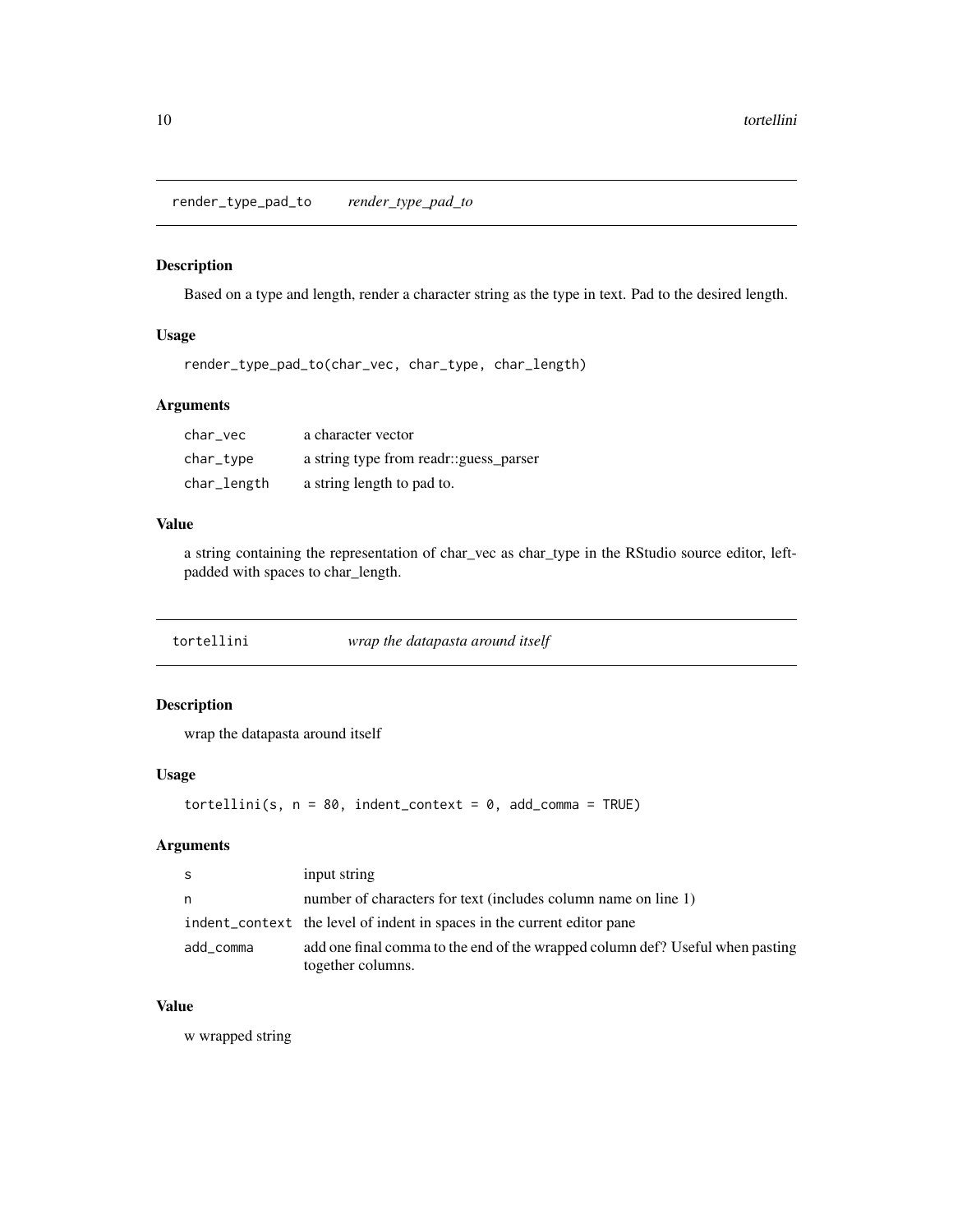<span id="page-10-0"></span>tribble\_construct *tribble\_construct*

# Description

Parse the current clipboard as a table, or use the table argument supplied, and return as a character string.

#### Usage

```
tribble_construct(input_table, oc = console_context())
```
### Arguments

| input_table | an optional input 'data.frame'. If 'input_table' is supplied, then nothing is read<br>from the clipboard.                                                                     |
|-------------|-------------------------------------------------------------------------------------------------------------------------------------------------------------------------------|
| oс          | an optional output context that defines the target and indentation. Default is<br>console. Table is output as 'tribble()' call. Useful for creating reproducible<br>examples. |

## Value

The parsed table text.

```
tribble_format tribble_format
```
## Description

Parse the current clipboard as a table, or use the table argument supplied, and paste to the clipboard in tribble format.

## Usage

```
tribble_format(input_table, output_context = console_context())
```
# Arguments

| input_table | an optional input 'data.frame'. If 'input table' is supplied, then nothing is read<br>from the clipboard.                                                                                    |
|-------------|----------------------------------------------------------------------------------------------------------------------------------------------------------------------------------------------|
|             | output_context an optional output context that defines the target and indentation. Default is<br>console. Table is output as 'tribble()' call. Useful for creating reproducible<br>examples. |

## Value

Nothing.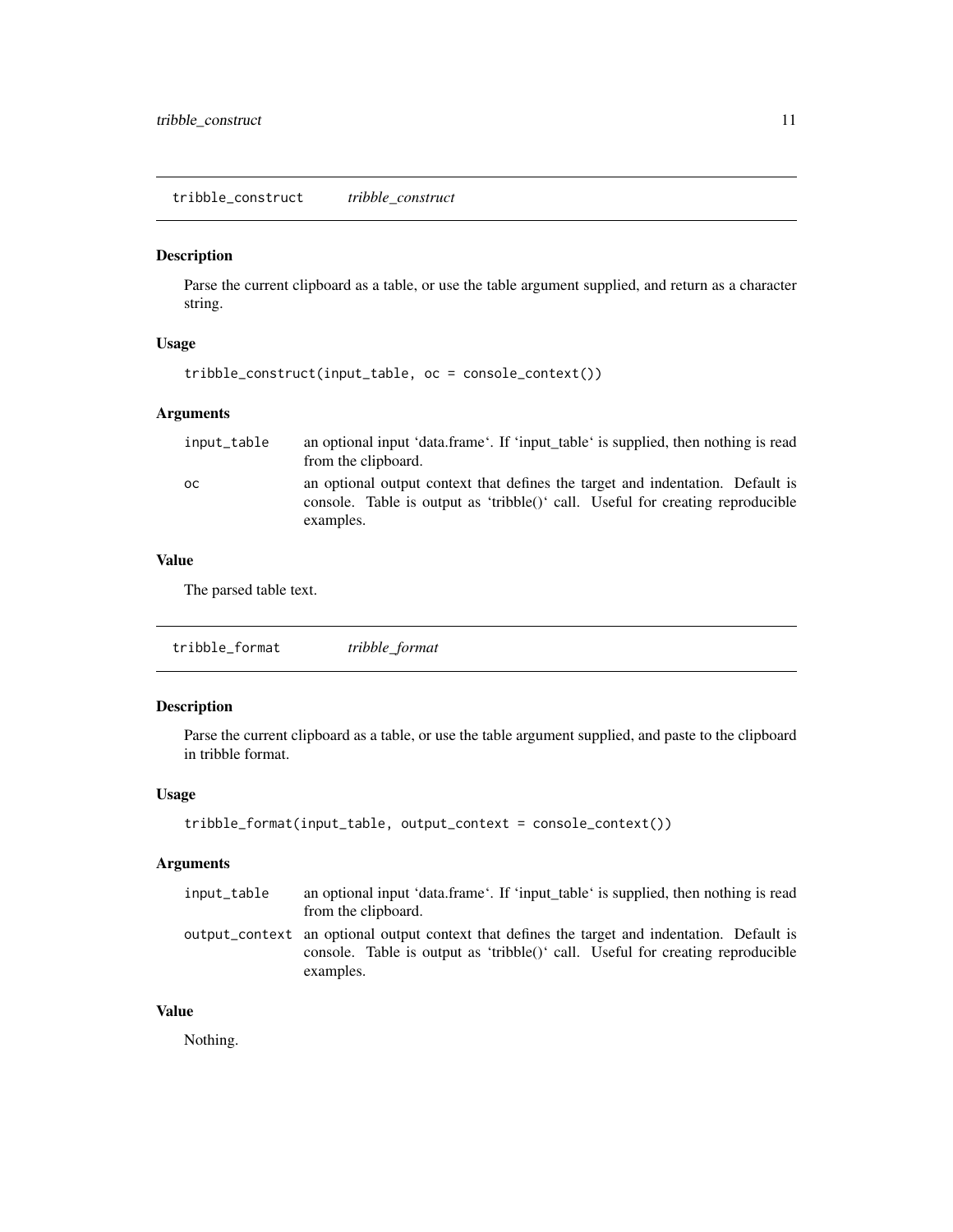<span id="page-11-0"></span>tribble\_paste *tribble\_paste*

#### Description

Parse the current clipboard as a table, or use the table argument supplied, and paste in at the cursor location in tribble format.

## Usage

```
tribble_paste(input_table, output_context = guess_output_context())
```
#### Arguments

| input_table | an optional input 'data.frame'. If 'input table' is supplied, then nothing is read<br>from the clipboard.                                                                                                                 |
|-------------|---------------------------------------------------------------------------------------------------------------------------------------------------------------------------------------------------------------------------|
|             | output_context an optional output context that defines the target and indentation. Default is to<br>guess between rstudio and console. Table is output as 'tribble()' call. Useful for<br>creating reproducible examples. |

## Value

Nothing.

vector\_construct *vector\_construct*

## Description

Returns a formatted character string, either from clipboard or supplied argument, as a vector definition. Considers ',', 'tab', 'newline' as delimiters. If a single character string is passed as an argument, it will be split to form a vector.

#### Usage

```
vector_construct(input_vector, oc = console_context())
```
## Arguments

| input_vector | An input vector to be formatted for output. If supplied, no data is read from the |
|--------------|-----------------------------------------------------------------------------------|
|              | clipboard.                                                                        |
| OC.          | an optional output context that defines the output indentation.                   |

#### Value

A string containing the input formatted as a vector definition.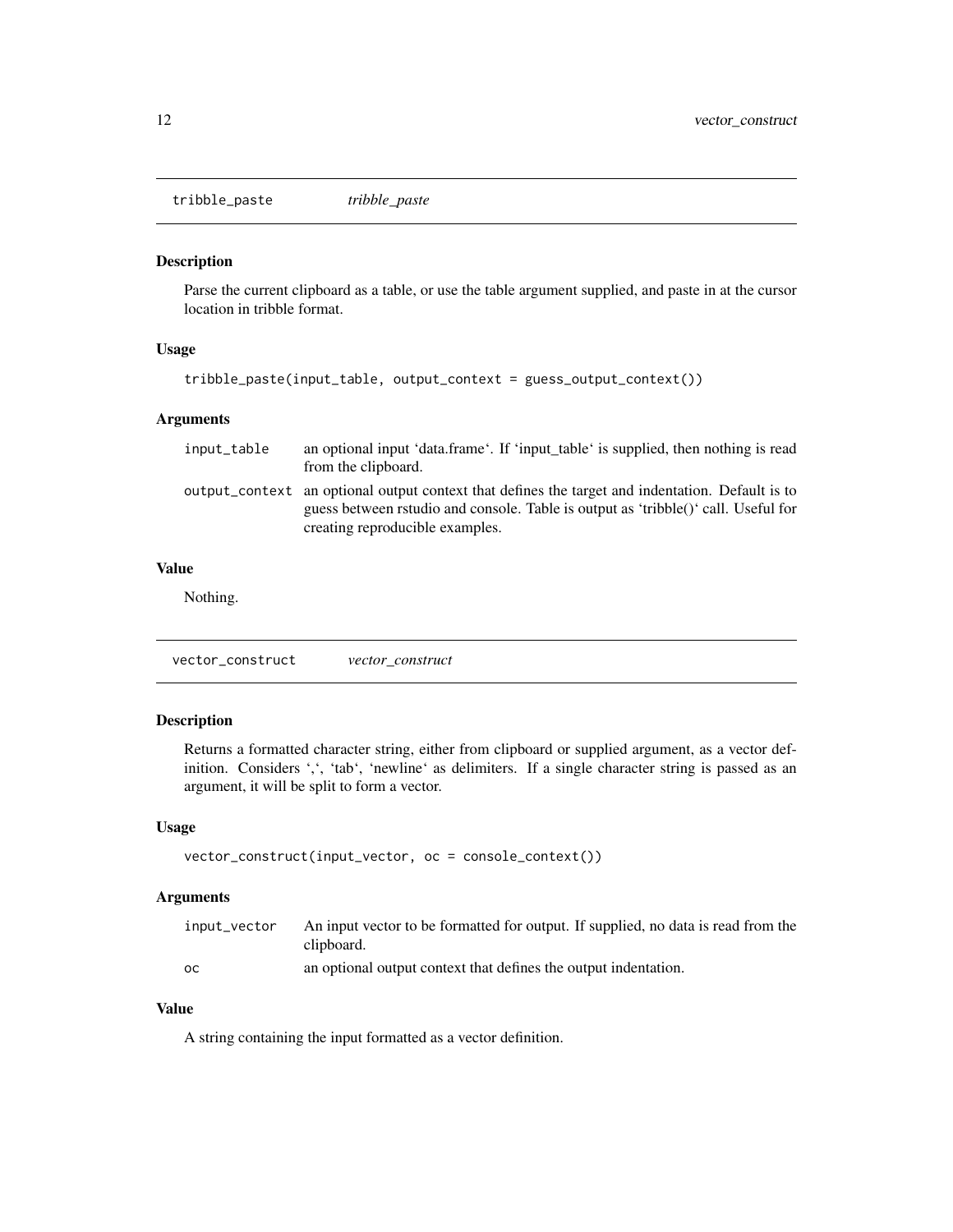<span id="page-12-0"></span>vector\_construct\_vertical

*vector\_construct\_vertical*

#### Description

Returns a formatted string, either from clipboard or supplied argument, as a vertically formatted character vector over many lines. Considers ',', 'tab', 'newline' as delimiters. If a single character string is passed as an argument, it will be split to form a vector.

#### Usage

```
vector_construct_vertical(input_vector, oc = console_context())
```
#### Arguments

| input_vector | An input vector to be formatted for output. If supplied, no data is read from the<br>clipboard.                                                                                     |
|--------------|-------------------------------------------------------------------------------------------------------------------------------------------------------------------------------------|
| OC.          | an optional output context that defines the output target and indentation. The<br>default behaviour is to target the rstudioapi and fall back to console if it is not<br>available. |

#### Value

a string containing the input formatted as a vector definition.

vector\_format *vector\_format*

#### Description

Writes data to the clipboard, either from clipboard or supplied argument. Writes a horizontally formatted character vector on a single line. Considers ',', 'tab', 'newline' as delimiters. If a single character string is passed as an argument, it will be split to form a vector.

#### Usage

```
vector_format(input_vector, output_context = console_context())
```
#### Arguments

input\_vector An input vector to be formatted for output. If supplied, no data is read from the clipboard.

output\_context an optional output context that defines the output indentation.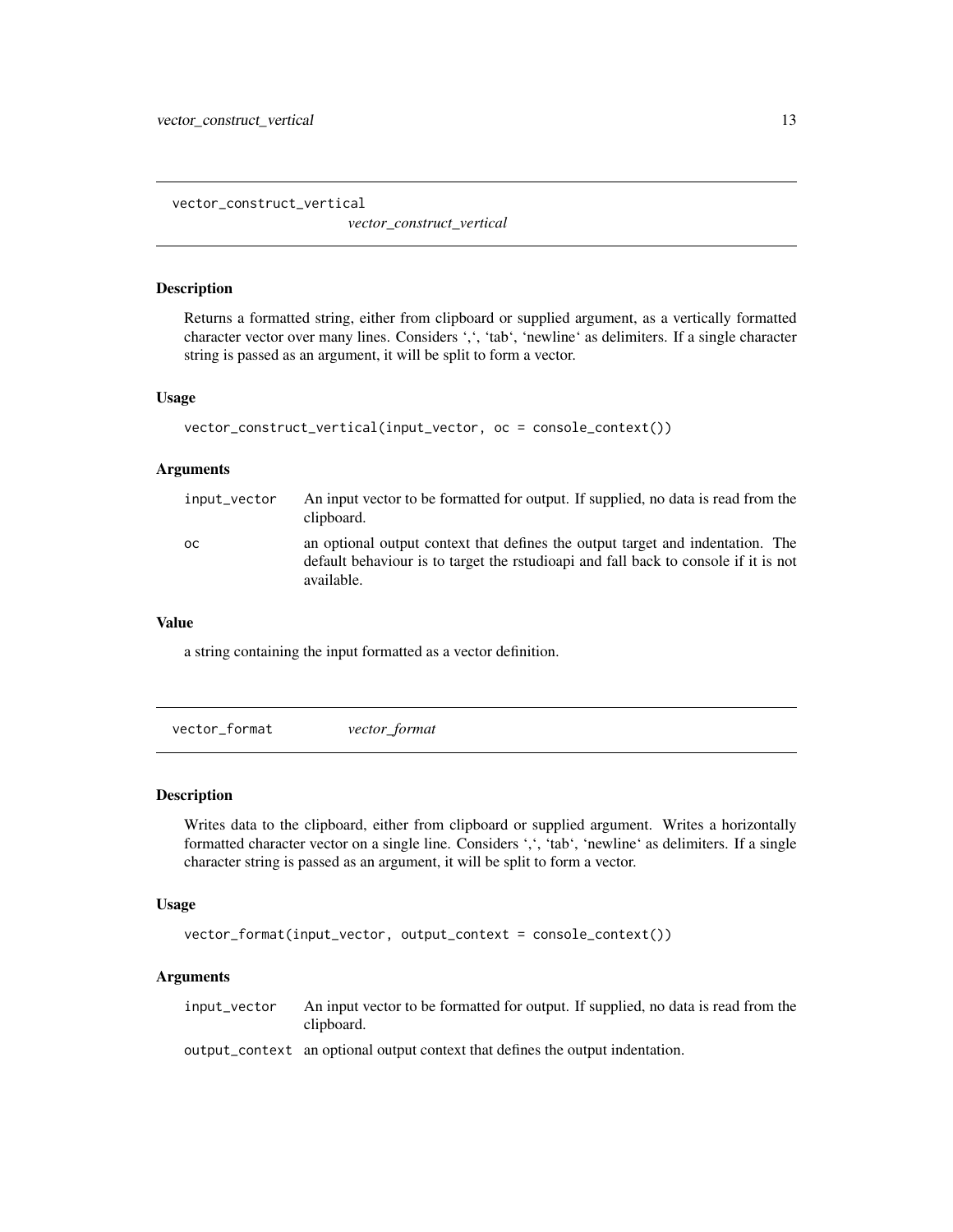#### <span id="page-13-0"></span>Value

nothing.

vector\_format\_vertical

*vector\_format\_vertical*

#### Description

Writes data to clipboard, either from clipboard or supplied argument, as a vertically formatted character vector over many lines. Considers ',', 'tab', 'newline' as delimiters. If a single character string is passed as an argument, it will be split to form a vector.

#### Usage

```
vector_format_vertical(input_vector, output_context = clipboard_context())
```
#### Arguments

| input_vector | An input vector to be formatted for output. If supplied, no data is read from the<br>clipboard.                                                                                                    |
|--------------|----------------------------------------------------------------------------------------------------------------------------------------------------------------------------------------------------|
|              | output_context an optional output context that defines the output target and indentation. The<br>default behaviour is to target the rstudioapi and fall back to console if it is not<br>available. |

#### Value

nothing.

vector\_paste *vector\_paste*

#### Description

Pastes data, either from clipboard or supplied argument, as a horizontally formatted character vector on a single line. Considers ',', 'tab', 'newline' as delimiters. If a single character string is passed as an argument, it will be split to form a vector.

#### Usage

```
vector_paste(input_vector, output_context = guess_output_context())
```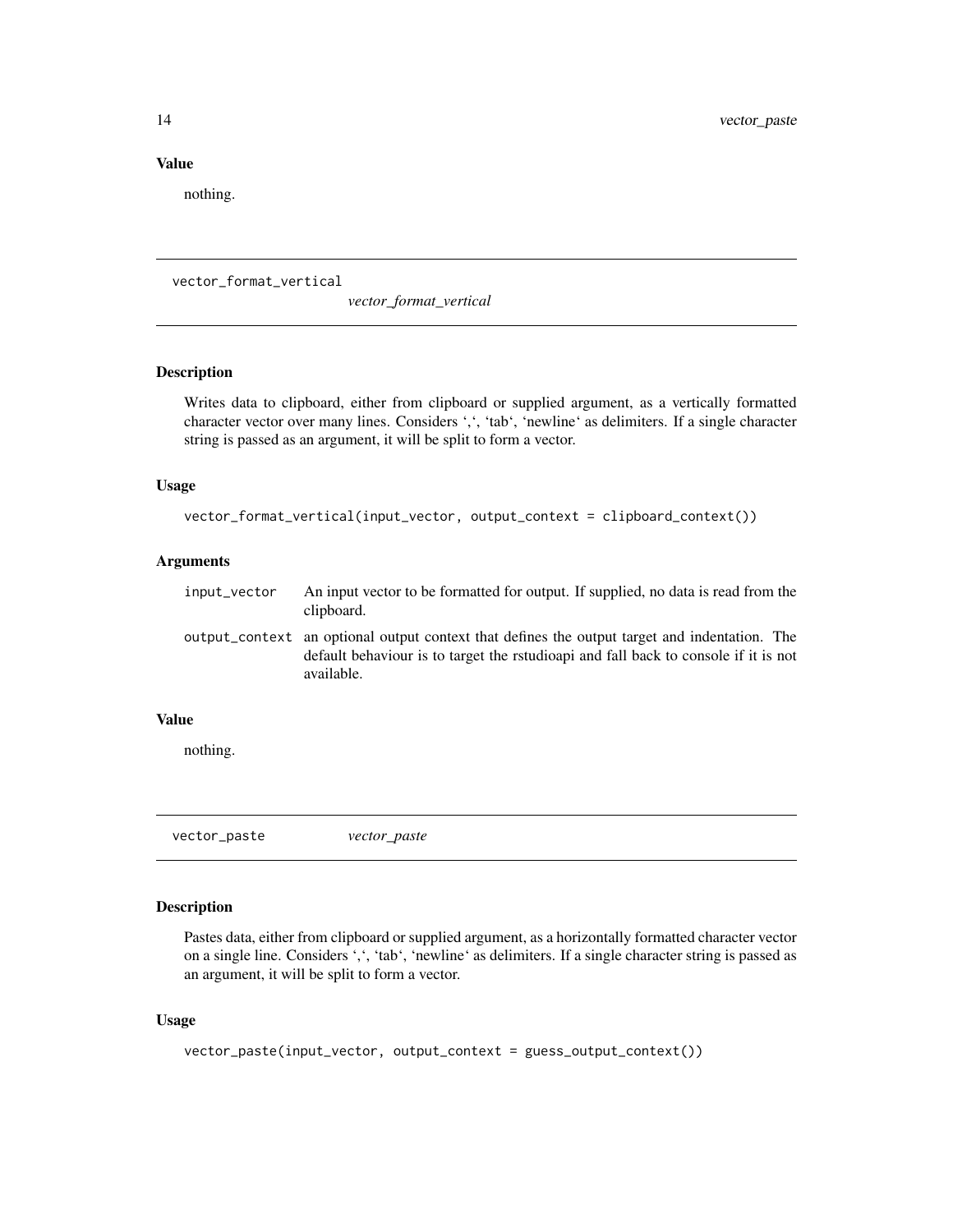#### <span id="page-14-0"></span>Arguments

| input_vector | An input vector to be formatted for output. If supplied, no data is read from the<br>clipboard.                                                                                                    |
|--------------|----------------------------------------------------------------------------------------------------------------------------------------------------------------------------------------------------|
|              | output_context an optional output context that defines the output target and indentation. The<br>default behaviour is to target the rstudioapi and fall back to console if it is not<br>available. |

## Value

nothing.

vector\_paste\_vertical *vector\_paste\_vertical*

## Description

Pastes data, either from clipboard or supplied argument, as a vertically formatted character vector over many lines. Considers ',', 'tab', 'newline' as delimiters. If a single character string is passed as an argument, it will be split to form a vector.

## Usage

```
vector_paste_vertical(input_vector, output_context = guess_output_context())
```
# Arguments

| input_vector | An input vector to be formatted for output. If supplied, no data is read from the<br>clipboard.                                                                                                    |
|--------------|----------------------------------------------------------------------------------------------------------------------------------------------------------------------------------------------------|
|              | output_context an optional output context that defines the output target and indentation. The<br>default behaviour is to target the rstudioapi and fall back to console if it is not<br>available. |

# Value

nothing.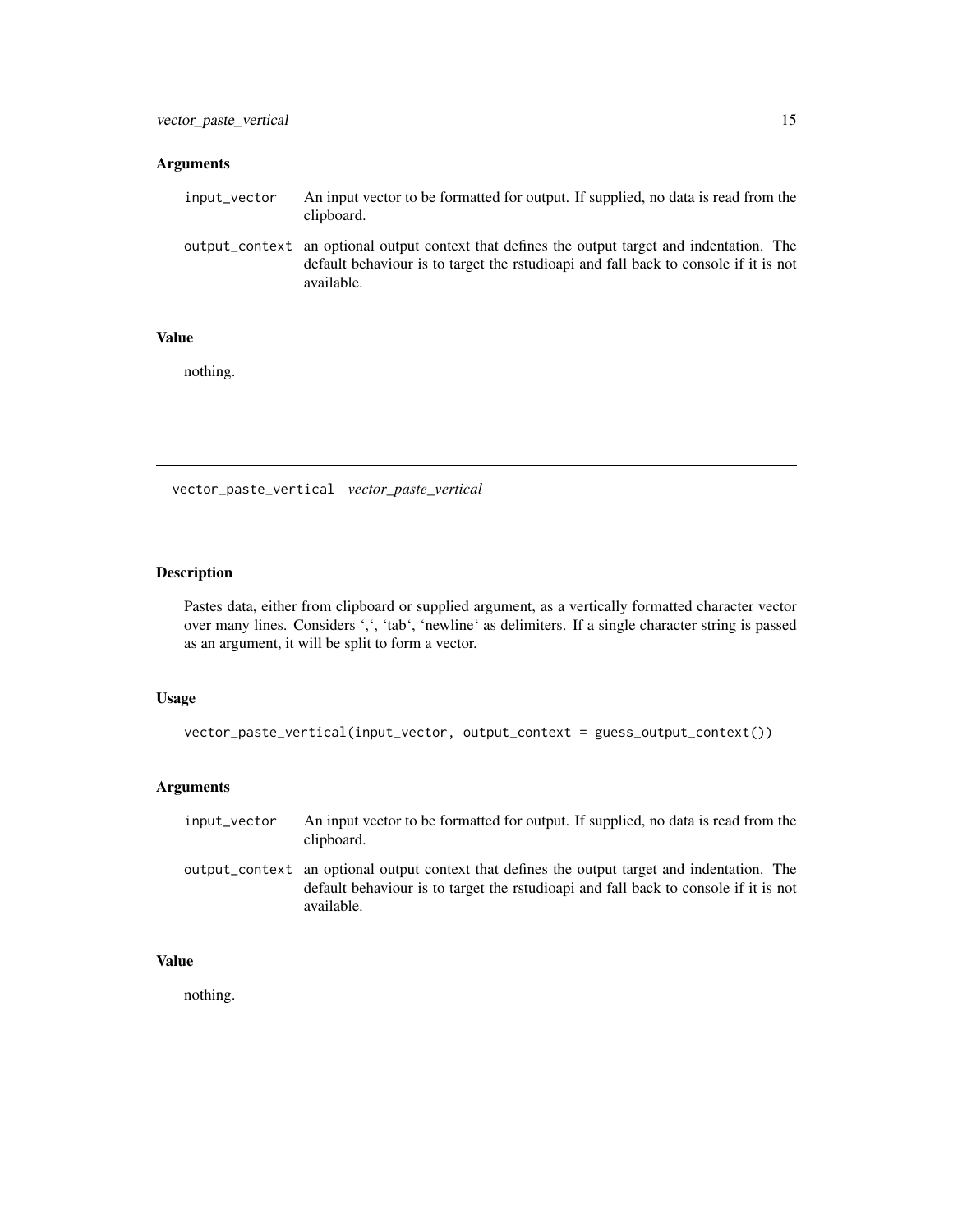<span id="page-15-0"></span>zzz\_rs\_dfiddle *dfiddle*

## Description

An addin to fiddle your RStudio selections to better things. Make a selection in RStudio and dfiddle will update it inline. Good for: Converting Text to vectors ('c()'), pivoting between horizontal and vertical vectors, reflowing tribble() and data.frame() definitions to have nice indenting and padding.

## Usage

zzz\_rs\_dfiddle()

# Value

a fiddled version of your selection (invisibly)

zzz\_rs\_toggle\_quotes *Toggle Quotes*

#### Description

An addin to toggle between quotes and bare vectors. Applies to a vector selected in an RStudio source editor. Works with horizontal or vertical form.

## Usage

zzz\_rs\_toggle\_quotes()

#### Value

The toggled vector (invisibly).